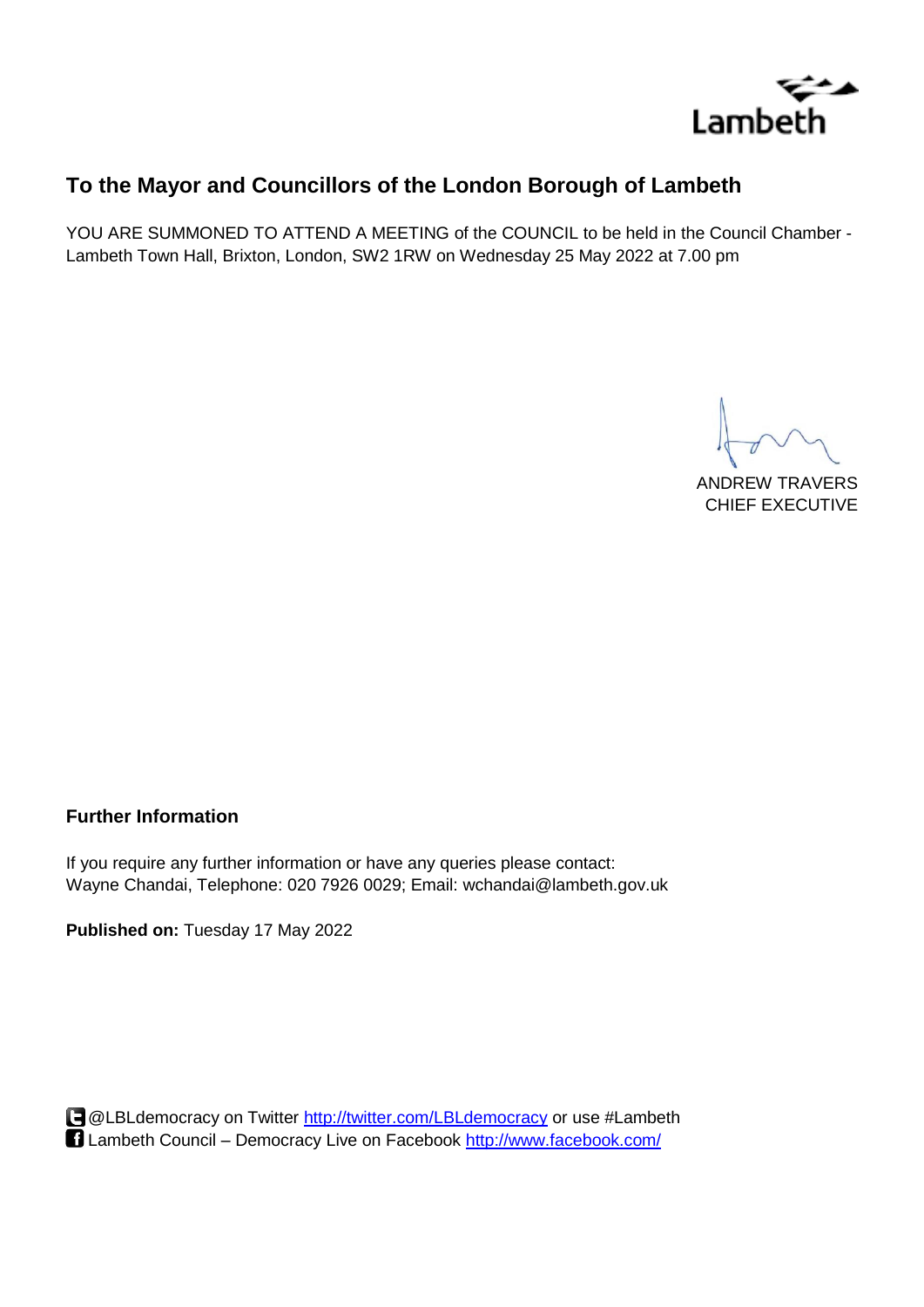#### **AGENDA**

**Appendices to reports –** bulky appendices are published on the website [www.lambeth.gov.uk](http://www.lambeth.gov.uk/) and can be obtained from Democratic Services. They are not circulated with the agenda.

> **Page Nos.**

### **1 Election of Mayor**

### **2 Election of Deputy Mayor**

## **3 Report of Mayoral activities for 2021-22 by the outgoing Mayor, Councillor Annie Gallop**

### **4 Declaration of Pecuniary Interests**

Under Standing Order 4.4, where any councillor has a Disclosable Pecuniary Interest (as defined in the Members' Code of Conduct (para. 4)) in any matter to be considered at a meeting of the Council, a committee, sub-committee or joint committee, they must withdraw from the meeting room during the whole of the consideration of that matter and must not participate in any vote on that matter unless a dispensation has been obtained from the Monitoring Officer.

**5 Minutes 1 - 10** To approve and sign the minutes of the previous meetings held on the 2 March 2022 and 10 March 2022.

### **6 Announcements**

### **7 Appointment of Chief Executive (Head of Paid Service) 11 - 16**

### **Special reasons justifying urgent consideration**

The Mayor was of the opinion that although the following reports had not been available at least five clear days before the meeting, nonetheless they should be considered as a matter of urgency because of the special circumstances that instructions needed to be sought from the incoming administration and Opposition Group, after the local election on 5 May 2022, on council appointments/committee memberships, constitution amendments and related matters. This will enable decision-making to operate effectively as soon as possible. The delay to the reports had been caused by the short time period since the election of the new council.

### **8 Leader of the Council, Cabinet Portfolios, other Administration and Opposition Appointments**

*To Follow*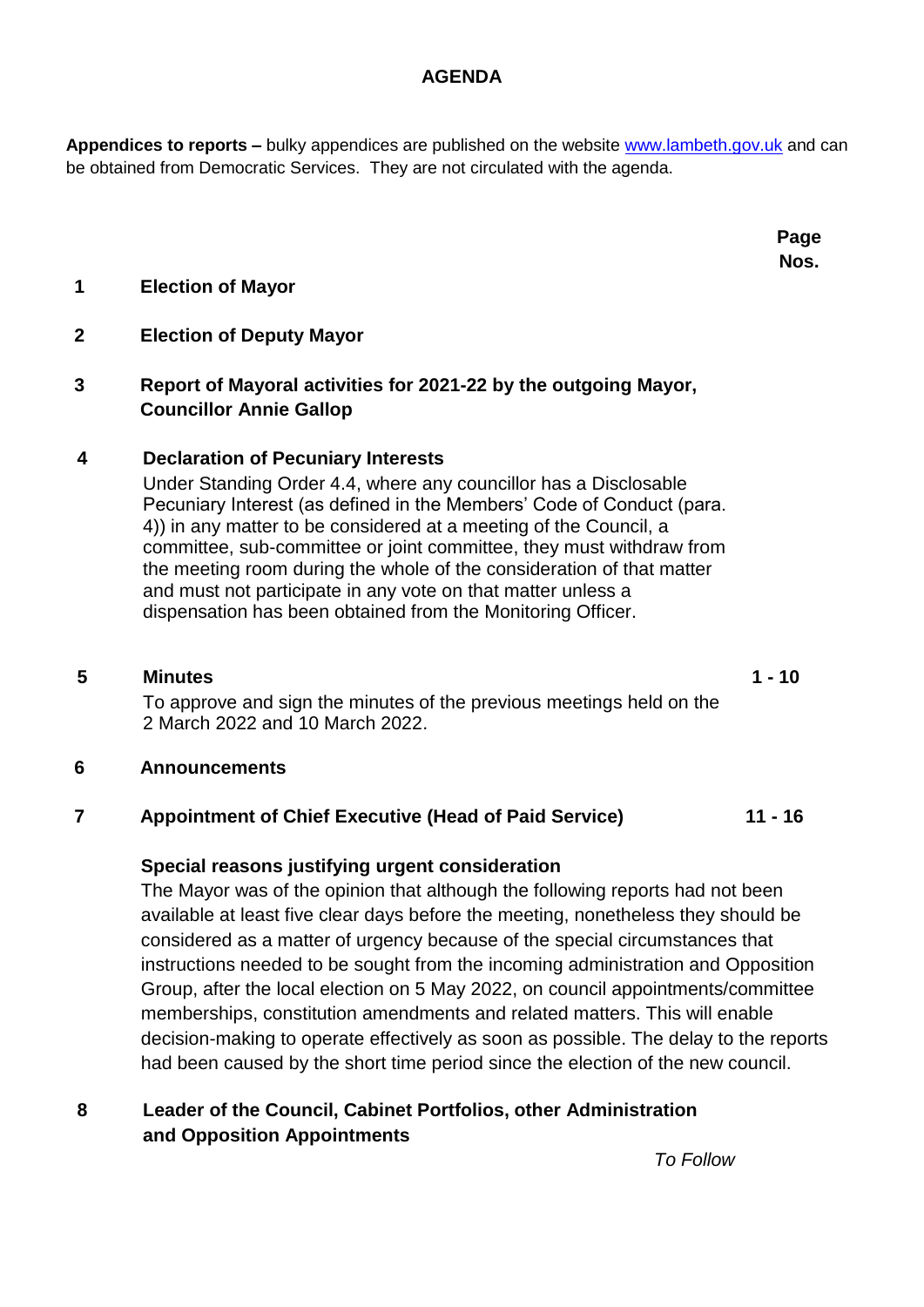| 9  | <b>Review of Allocation of Seats to Political Groups</b> | <b>To Follow</b> |
|----|----------------------------------------------------------|------------------|
| 10 | <b>Constitution 2022-26</b>                              | <b>To Follow</b> |
| 11 | Members' Allowance scheme 2022-23                        | <b>To Follow</b> |
| 12 | <b>Council's Pay Policy</b>                              | <b>To Follow</b> |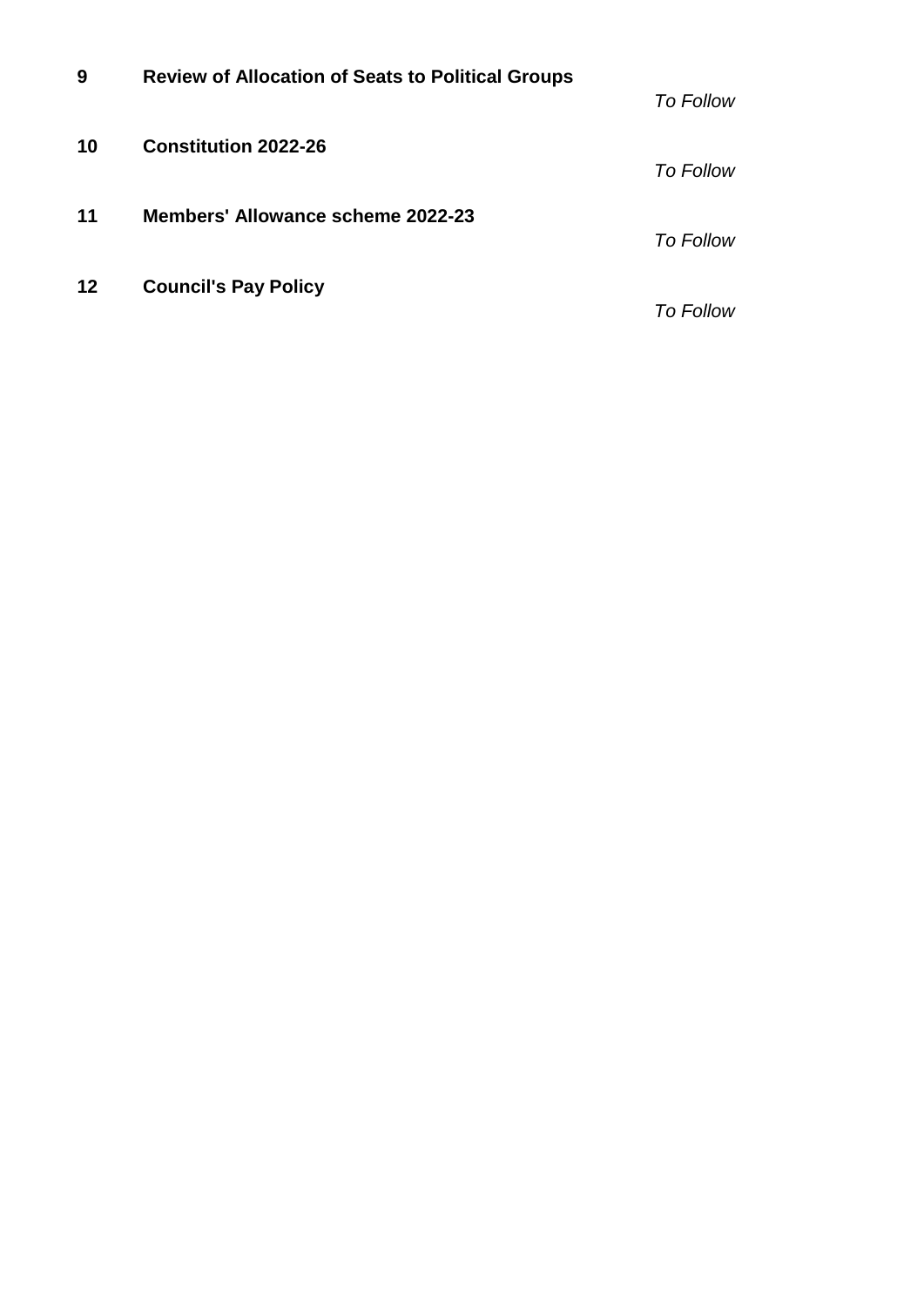### **How to access the meeting**

Councillors must attend the meeting in person at Lambeth Town Hall, Brixton Hill, SW2 1RW.

Reflecting current Public Health guidelines to help prevent the spread of Covid-19, members of the press and public are invited to follow the meeting online via [https://bit.ly/3PttggH.](https://bit.ly/3PttggH) If this is not possible, public access can be made available for strictly limited numbers, but please contact Democratic Services (details on the front sheet of the agenda or [Democracy@lambeth.gov.uk\)](mailto:Democracy@lambeth.gov.uk) before the meeting so that arrangements can be made.

#### **Digital engagement**

We encourage people to use Social Media and we normally tweet from most Council meetings. To get involved you can tweet us @LBLDemocracy.

#### **Audio/Visual Recording of meetings**

Everyone is welcome to record meetings of the Council and its Committees using whatever, nondisruptive, methods you think are suitable. If you have any questions about this please contact Democratic Services (members of the press please contact the Press Office). Please note that the Chair of the meeting has the discretion to halt any recording for a number of reasons including disruption caused by the filming or the nature of the business being conducted.

Persons making recordings are requested not to put undue restrictions on the material produced so that it can be reused and edited by all local people and organisations on a non-commercial basis.

#### **Representation**

Ward Councillors may be contacted directly to represent your views to the Council: (details via the website [www.lambeth.gov.uk\)](www.lambeth.gov.uk).

#### **Security**

Please be aware that you may be subject to bag searches and asked to sign in at meetings that are held in public. Failure to comply with these requirements could mean you are denied access to the meeting. There is also limited seating which is allocated on a first come first serve basis, you should aim to arrive at least 15 minutes before the meeting commences. For more details please visit: [our website.](http://www.lambeth.gov.uk/elections-and-council/meetings-minutes-and-agendas/getting-involved-in-decision-making-guide)

Please contact Democratic Services for further information – 020 7926 2170 – or the number on the front page.